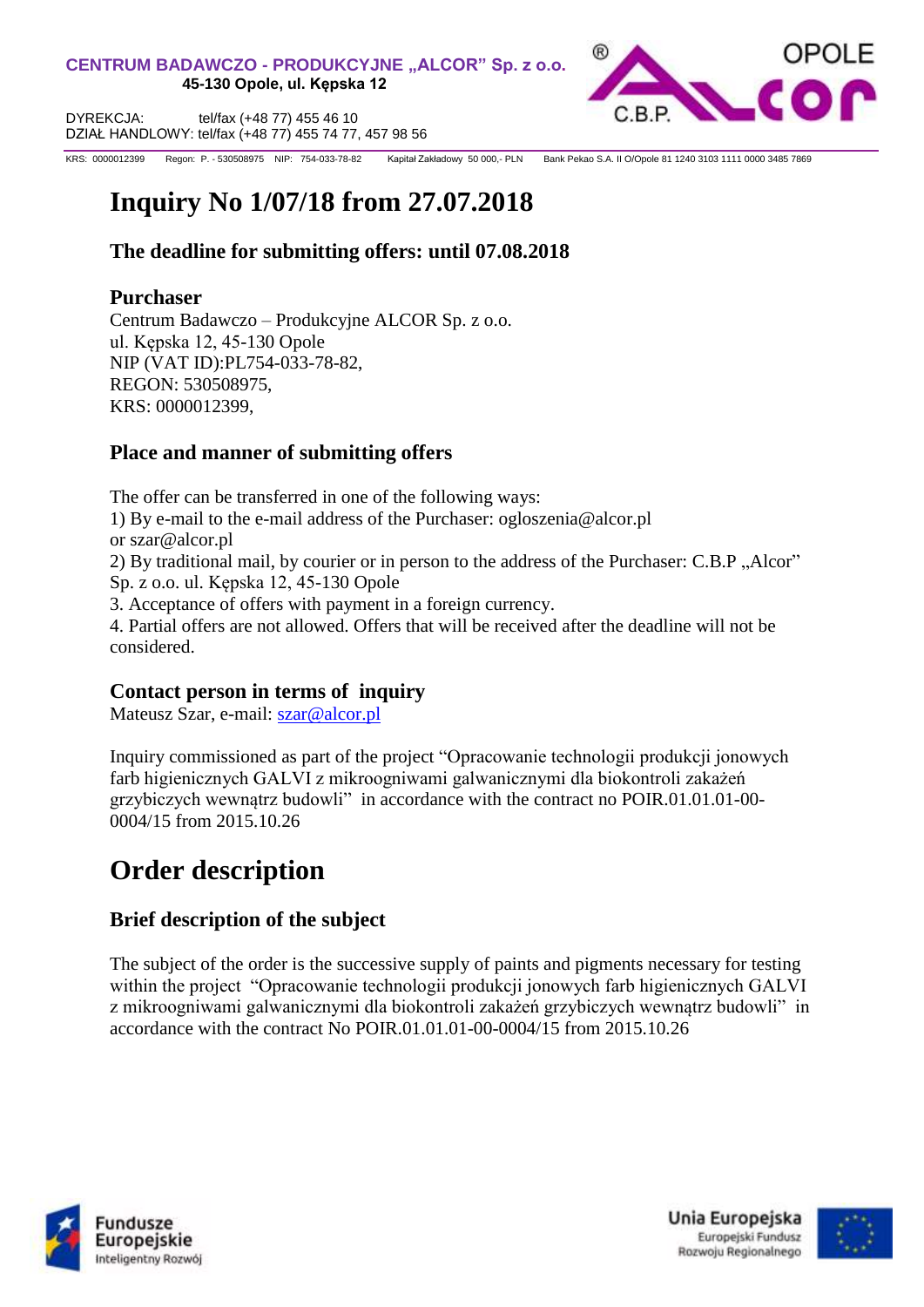

KRS: 0000012399 Regon: P. - 530508975 NIP: 754-033-78-82 Kapitał Zakładowy 50 000,- PLN Bank Pekao S.A. II O/Opole 81 1240 3103 1111 0000 3485 7869

## **Purpose of the order**

The purpose of the order is to choose a supplier offering selected types of base paints and pigments for testing under the project: "Opracowanie technologii produkcji jonowych farb higienicznych GALVI z mikroogniwami galwanicznymi dla biokontroli zakażeń grzybiczych wewnątrz budowli" in accordance with the contract no POIR.01.01.01-00-0004/15 from 2015.10.26

## **Object of the inquiry**

Successive delivery of paints and pigments indicated in the specification below.

| No.          | <b>Material - Description</b>                                                                                          |
|--------------|------------------------------------------------------------------------------------------------------------------------|
| $\mathbf{1}$ | Water based acrylic paint, matte, with a solids content by<br>weight min. 50%. White color.                            |
| 2            | Waterproof acrylic, elastic paint for the facade. Water<br>tightness 100%, elasticity min. 200%. White color           |
| 3            | Water based, waterproof, elastic anti-corrosion paint.<br>Flexibility min. 200%. Colors by RAL standard.               |
| 4            | Hygienic paint with biocide with the possibility of<br>application at temperatures below $0^{\circ}$ C. Color RAL 9010 |
| $.5\,$       | Water based 100% watertight, roofing coating. Flexibility<br>min. 300%. Colors by manufacturer's or RAL's standard     |
| 6            | Spray paint for direct application on plastic, black color                                                             |
| 7            | Blue pigment                                                                                                           |
| 8            | Purple pigment                                                                                                         |
| 9            | Red pigment                                                                                                            |

#### **Code CPV:**

44800000-8 Paints, varnishes and mastics

24200000-6 Dyes and pigments



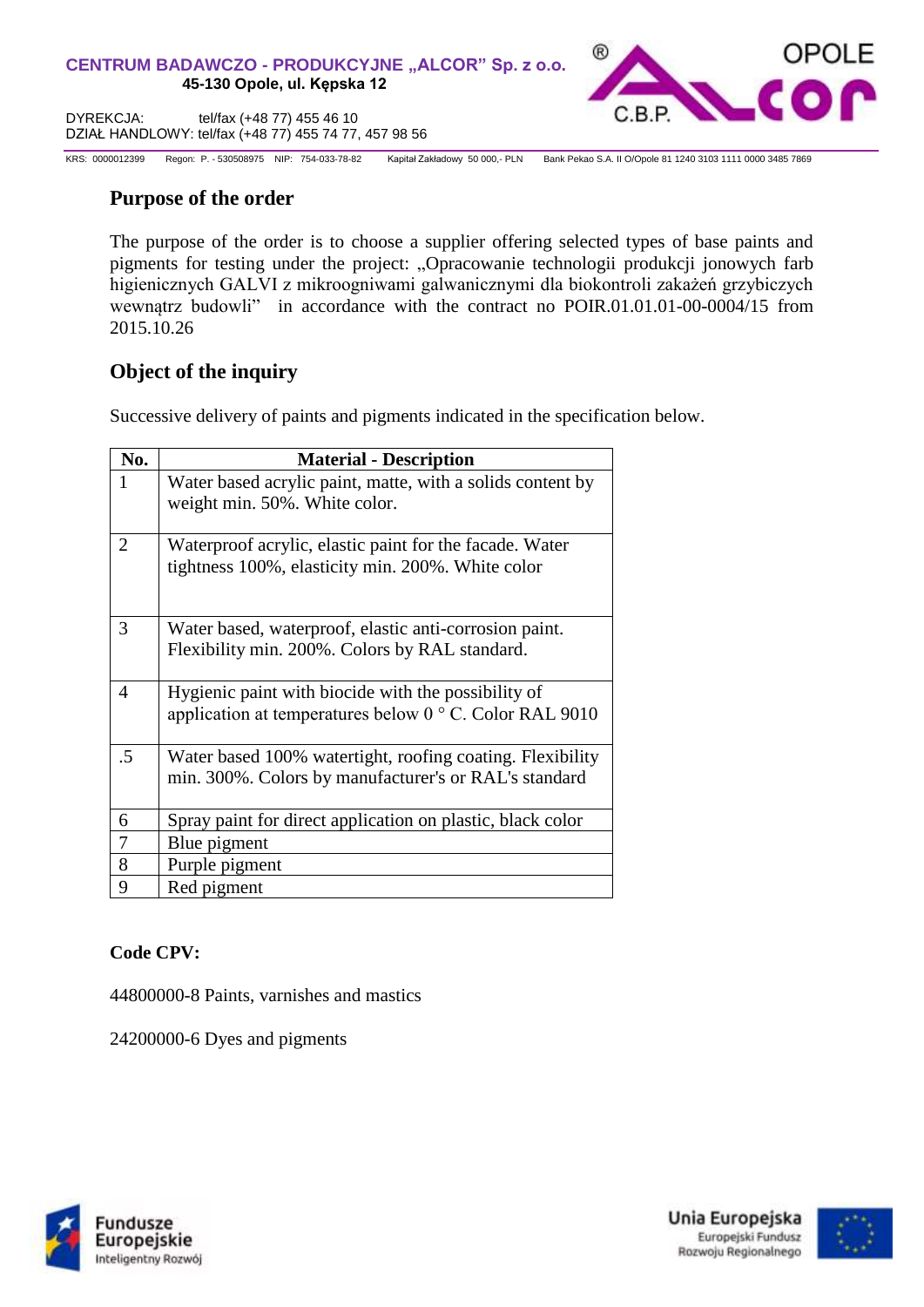

KRS: 0000012399 KRS: 0000012399 Regon: P. - 530508975 NIP: 754-033-78-82 Kapitał Zakładowy 50 000,- PLN Bank Pekao S.A. II O/Opole 81 1240 3103 1111 0000 3485 7869

#### **Delivery schedule**

Delivery schedule:from signing the contract to: 30.11.2019. Deliveries will be made gradually, depending on the needs arising from the implementation of the project.

#### **Annexes**

Annex No. 1: Template of response to inquiry

Annex No. 2: Statement no personal and capital connection with the contracting entity

Annex No. 3: Inquiry pdf

#### **Conditions for participation**

- 1. Entrepreneurs who have submitted a valid offer can apply for the contract
- 2. Purchaser will choose the offer from valid offers
- 3. Partial offers are not allowed
- 4. The offer must meet the following conditions:
	- the offer should be submitted within the prescribed period
	- the offer can be submitted in Polish or English
	- the offer should include a unit price per kg / dm3 / piece

#### **ASSESSMENT CRITERIA**

Price - 100%

Criteria – price (maximum number of points  $= 100$ )

1. Number of points (max 100 points) which can be obtained under the "price" criterion will be calculated according to the formula:  $Wx = (Cmin/Cx) x 100$  points W<sub>x</sub> - the number of points awarded to the evaluated offer for the price, C min – the lowest net price offered on valid offers Cx - net price of the offer being evaluated

Lowest net price

 $M/\nu$  –  $\sim$  –  $\sim$  –  $\sim$  –  $\sim$  –  $\sim$  –  $\sim$  –  $\sim$  –  $\sim$  –  $\sim$  –  $\sim$  –  $\sim$  –  $\sim$  –  $\sim$  –  $\sim$  –  $\sim$  –  $\sim$  –  $\sim$  –  $\sim$  –  $\sim$  –  $\sim$  –  $\sim$  –  $\sim$  –  $\sim$  –  $\sim$  –  $\sim$  –  $\sim$  –  $\sim$  –  $\sim$  –  $\sim$  –  $\sim$  –  $\sim$ 

 $Wx =$   $\frac{100}{x}$  = number of points

Net price of the offer being evaluated

In the case of offers expressed in a foreign currency, the value of the offer will be converted into PLN according to the average NBP exchange rate from the date of receipt of the offer.